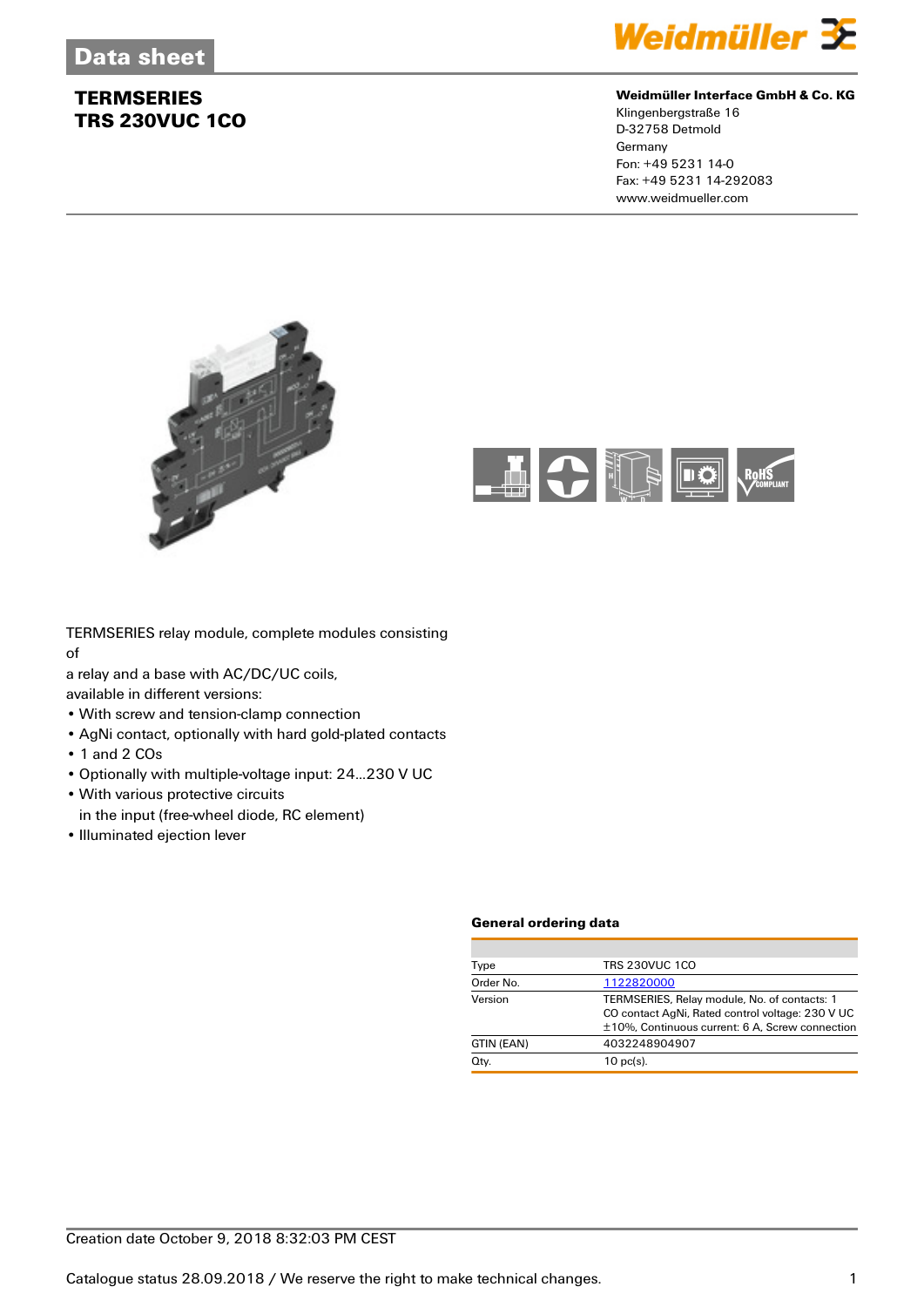# **Technical data**



### **Weidmüller Interface GmbH & Co. KG**

Klingenbergstraße 16 D-32758 Detmold Germany Fon: +49 5231 14-0 Fax: +49 5231 14-292083

| <b>Dimensions and weights</b>                |                                                       |                                                   |                                            |
|----------------------------------------------|-------------------------------------------------------|---------------------------------------------------|--------------------------------------------|
|                                              |                                                       |                                                   |                                            |
| Width                                        | $6.4 \text{ mm}$                                      | Width (inches)                                    | 0.252 inch                                 |
| Height                                       | 89.6 mm                                               | Height (inches)                                   | 3.528 inch                                 |
| Depth                                        | 87.8 mm                                               | Depth (inches)                                    | 3.457 inch                                 |
| Net weight                                   | 34 <sub>g</sub>                                       |                                                   |                                            |
| Temperatures                                 |                                                       |                                                   |                                            |
|                                              |                                                       |                                                   |                                            |
| Humidity                                     | 5-95% rel. humidity, $T_u =$<br>40°C, no condensation | Operating temperature, max.                       | 60 °C                                      |
| Operating temperature, min.                  | -40 $^{\circ}$ C                                      | Storage temperature, max.                         | 85 °C                                      |
| Storage temperature, min.                    | -40 $^{\circ}$ C                                      | Operating temperature                             | -40 °C60 °C                                |
| Storage temperature                          | -40 °C85 °C                                           |                                                   |                                            |
| Input                                        |                                                       |                                                   |                                            |
|                                              |                                                       |                                                   |                                            |
| Rated control voltage                        | 230 V UC ± 10 %                                       | <b>Rated current AC</b>                           | 3.5 <sub>mA</sub>                          |
| Rated current DC                             | 2.9 <sub>mA</sub>                                     | Power rating                                      | 0.8 VA, 700 mW                             |
| Pull-in/drop-out voltage, typ.               | 164 V / 87 V AC<br>166 V / 89 V DC                    | Pull-in/drop-out current, typ.                    | 2.4 mA / 0.9 mA AC<br>1.8 mA / 0.4 mA DC   |
| Status indicator                             | Green LED                                             | Protective circuit                                | Rectifier                                  |
| Coil voltage of the replacement relay        |                                                       | Coil voltage of the replacement relay             |                                            |
| deviating from the rated control voltage Yes |                                                       |                                                   | 60 V DC                                    |
| <b>Output</b>                                |                                                       |                                                   |                                            |
|                                              |                                                       |                                                   |                                            |
| Rated switching voltage                      | 250 V AC                                              | Max. switching voltage, AC                        | 250 V                                      |
| Max. switching voltage, DC                   | 250V                                                  | Continuous current                                | 6 A                                        |
| Inrush current                               | 20 A / 20 ms                                          | AC switching capacity (resistive), max.           | 1500 VA                                    |
| DC switching capacity (resistive), max.      | 144 W @ 24 V                                          | Switch-on delay                                   | ≤ 15 ms                                    |
| Switch-off delay                             | ≤ 50 ms                                               | Min. switching power                              | 1 mA @ 24 V, 10 mA @ 12<br>V, 100 mA @ 5 V |
| Max. switching frequency at rated load       | $0.1$ Hz                                              |                                                   |                                            |
|                                              |                                                       |                                                   |                                            |
| <b>Contact data</b>                          |                                                       |                                                   |                                            |
| Contact type                                 | 1 CO contact (AgNi)                                   | Mechanical service life                           | $5 \times 10^6$ switching cycles           |
| <b>General data</b>                          |                                                       |                                                   |                                            |
|                                              |                                                       |                                                   |                                            |
| Mounting rail                                | <b>TS 35</b>                                          | Test button                                       | $\operatorname{\mathsf{No}}$               |
| Mechanical switch position indicator         | No                                                    | Colour                                            | Black                                      |
| UL 94 flammability rating                    | $V-0$                                                 |                                                   |                                            |
| <b>Insulation coordination</b>               |                                                       |                                                   |                                            |
|                                              |                                                       |                                                   |                                            |
| Rated voltage                                | 300 V                                                 | Surge voltage category                            | $\mathop{\rm III}$                         |
| Pollution severity                           | $\overline{2}$                                        | Protection degree                                 | IP <sub>20</sub>                           |
| Dielectric strength input - output           | 4 kV $_{\text{eff}}$ / 1 min.                         | Creepage and clearance distance input -<br>output | $\geq 5.5$ mm                              |
| Dielectric strength of open contact          | 1 kV $_{\text{eff}}$ / 1 min                          | Dielectric strength to mounting rail              | 4 kV $_{\text{eff}}$ / 1 min.              |
| Impulse withstand voltage                    | 6 kV (1.2/50 µs)                                      |                                                   |                                            |
|                                              |                                                       |                                                   |                                            |

### Creation date October 9, 2018 8:32:03 PM CEST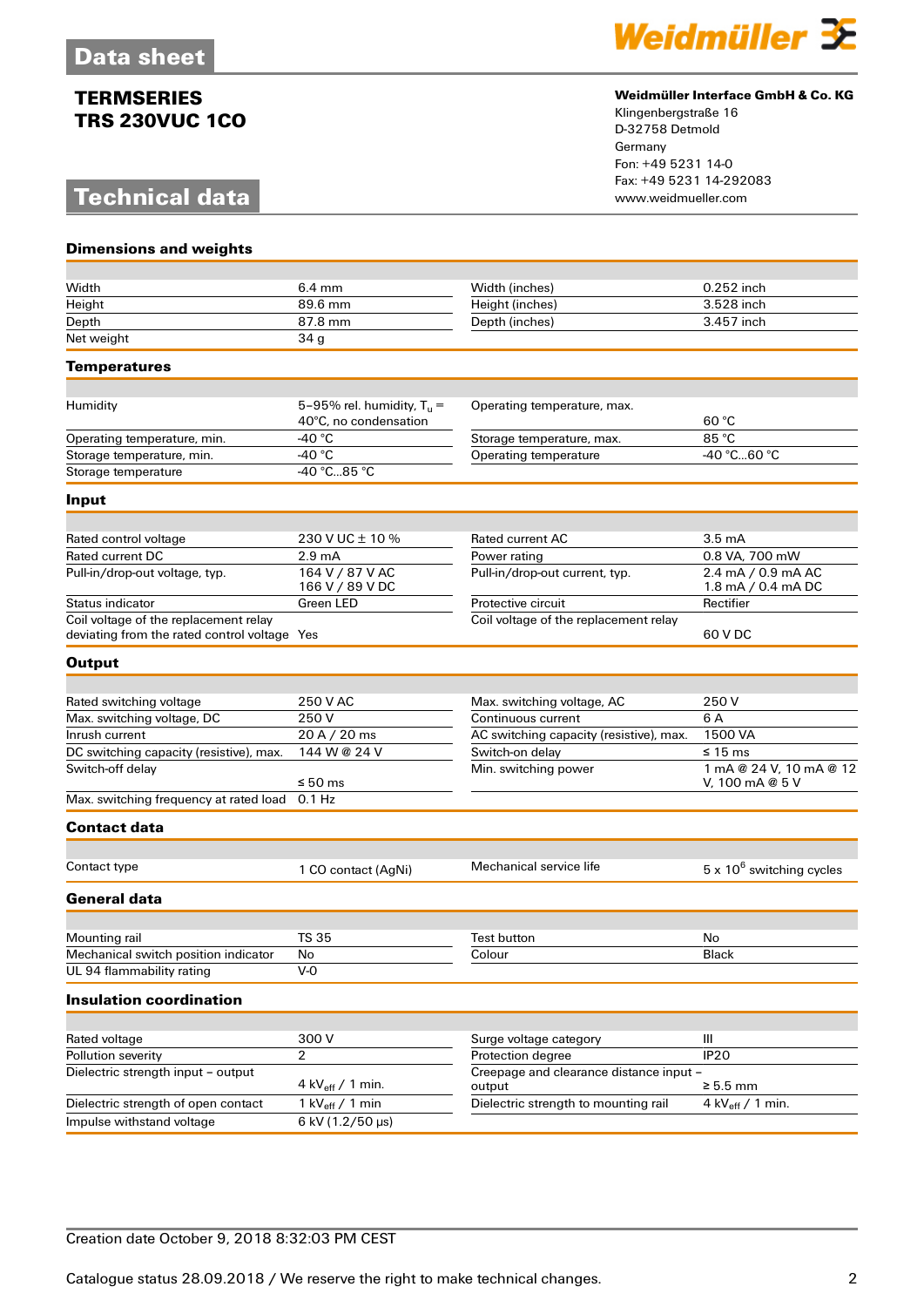# **Technical data**



#### **Weidmüller Interface GmbH & Co. KG**

Klingenbergstraße 16 D-32758 Detmold Germany Fon: +49 5231 14-0 Fax: +49 5231 14-292083

| Further details of approvals / standards                                                      |                                                        |                                                                                               |                                      |  |
|-----------------------------------------------------------------------------------------------|--------------------------------------------------------|-----------------------------------------------------------------------------------------------|--------------------------------------|--|
|                                                                                               |                                                        |                                                                                               |                                      |  |
| <b>Standards</b>                                                                              | EN 50178, EN 55011, EN<br>61000-6-1, 2, 4              | Certificate No. (DNVGL)                                                                       | TAA00001E5                           |  |
| Certificate no. (cULus)                                                                       | E141197                                                |                                                                                               |                                      |  |
| <b>Connection data</b>                                                                        |                                                        |                                                                                               |                                      |  |
|                                                                                               |                                                        |                                                                                               |                                      |  |
| Wire connection method                                                                        | Screw connection                                       | Stripping length, rated connection                                                            | 8 mm                                 |  |
| Tightening torque, max.                                                                       | $0.4$ Nm                                               | Clamping range, rated connection                                                              | $1.5 \text{ mm}^2$                   |  |
| Clamping range, min.                                                                          | $0.14 \, \text{mm}^2$                                  | Clamping range, max.                                                                          | $2.5$ mm <sup>2</sup>                |  |
| Wire connection cross section AWG,                                                            |                                                        | Wire connection cross section AWG.                                                            |                                      |  |
| min.                                                                                          | <b>AWG 26</b>                                          | max.                                                                                          | <b>AWG 14</b>                        |  |
| Wire cross-section, solid, min.                                                               | $0.14 \, \text{mm}^2$                                  | Wire cross-section, solid, max.                                                               | $2.5$ mm <sup>2</sup>                |  |
| Wire connection cross-section, finely<br>stranded, min.                                       | $0.14 \, \text{mm}^2$                                  | Wire connection cross section, finely<br>stranded, max.                                       | $2.5$ mm <sup>2</sup>                |  |
| Wire cross-section, finely stranded, min.<br>(AWG)                                            | <b>AWG 26</b>                                          | Wire cross-section, finely stranded, max.<br>(AWG)                                            | AWG 14                               |  |
| Wire connection cross-section, finely<br>stranded with wire-end ferrules DIN<br>46228/4, min. | $0.25$ mm <sup>2</sup>                                 | Wire connection cross-section, finely<br>stranded with wire-end ferrules DIN<br>46228/4, max. | $2.5$ mm <sup>2</sup>                |  |
| Conductor cross-section, flexible, AEH<br>(DIN 46228-1), min.                                 | $0.25$ mm <sup>2</sup>                                 | Conductor cross-section, flexible, AEH<br>(DIN 46228-1), max.                                 | $2.5$ mm <sup>2</sup>                |  |
| Wire connection cross section, finely<br>stranded, two clampable wires, min.                  |                                                        | Wire cross-section, finely stranded, two                                                      |                                      |  |
| Twin wire-end ferrules, min.                                                                  | $0.5$ mm <sup>2</sup><br>$0.5$ mm <sup>2</sup>         | clampable wires, max.<br>Twin wire-end ferrules, max.                                         | $1 \text{ mm}^2$<br>$1 \text{ mm}^2$ |  |
| <b>Blade</b> size                                                                             | size PHO                                               | Gauge to IEC 60947-1                                                                          | A1, B1                               |  |
|                                                                                               |                                                        |                                                                                               |                                      |  |
| <b>Rated data UL</b>                                                                          |                                                        |                                                                                               |                                      |  |
|                                                                                               |                                                        | Connection cross-section AWG, min.                                                            | <b>AWG 26</b>                        |  |
| Ambient temperature (operational), max. 60 °C<br>Connection cross-section AWG, max.           |                                                        | Type of conductor                                                                             | rigid copper conductor,              |  |
|                                                                                               | <b>AWG 14</b>                                          |                                                                                               | flexible copper conductor            |  |
| Tightening torque, max.                                                                       | $0.4$ Nm                                               | Pollution severity level                                                                      | $\overline{2}$                       |  |
| <b>Classifications</b>                                                                        |                                                        |                                                                                               |                                      |  |
|                                                                                               |                                                        |                                                                                               |                                      |  |
| <b>ETIM 5.0</b>                                                                               | EC001437                                               | <b>ETIM 6.0</b>                                                                               | EC001437                             |  |
| eClass 6.2                                                                                    | 27-37-16-01                                            | eClass 7.1                                                                                    | 27-37-16-01                          |  |
| eClass 8.1                                                                                    | 27-37-16-01                                            | eClass 9.0                                                                                    | 27-37-16-01                          |  |
| eClass 9.1                                                                                    | 27-37-16-01                                            |                                                                                               |                                      |  |
| <b>Product information</b>                                                                    |                                                        |                                                                                               |                                      |  |
|                                                                                               |                                                        |                                                                                               |                                      |  |
| Descriptive text ordering data                                                                | Spare relay<br>Type: RSS113060<br>Orderno.: 4061630000 |                                                                                               |                                      |  |
| Descriptive text technical data                                                               | Accessories page.                                      | Accessories and dimensional drawings: refer to the TERMSERIES                                 |                                      |  |
| <b>Approvals</b>                                                                              |                                                        |                                                                                               |                                      |  |
|                                                                                               |                                                        |                                                                                               |                                      |  |
| Approvals                                                                                     |                                                        |                                                                                               |                                      |  |
|                                                                                               |                                                        |                                                                                               |                                      |  |
|                                                                                               |                                                        | US                                                                                            |                                      |  |
|                                                                                               |                                                        |                                                                                               |                                      |  |
|                                                                                               |                                                        |                                                                                               |                                      |  |

ROHS Conform

Creation date October 9, 2018 8:32:03 PM CEST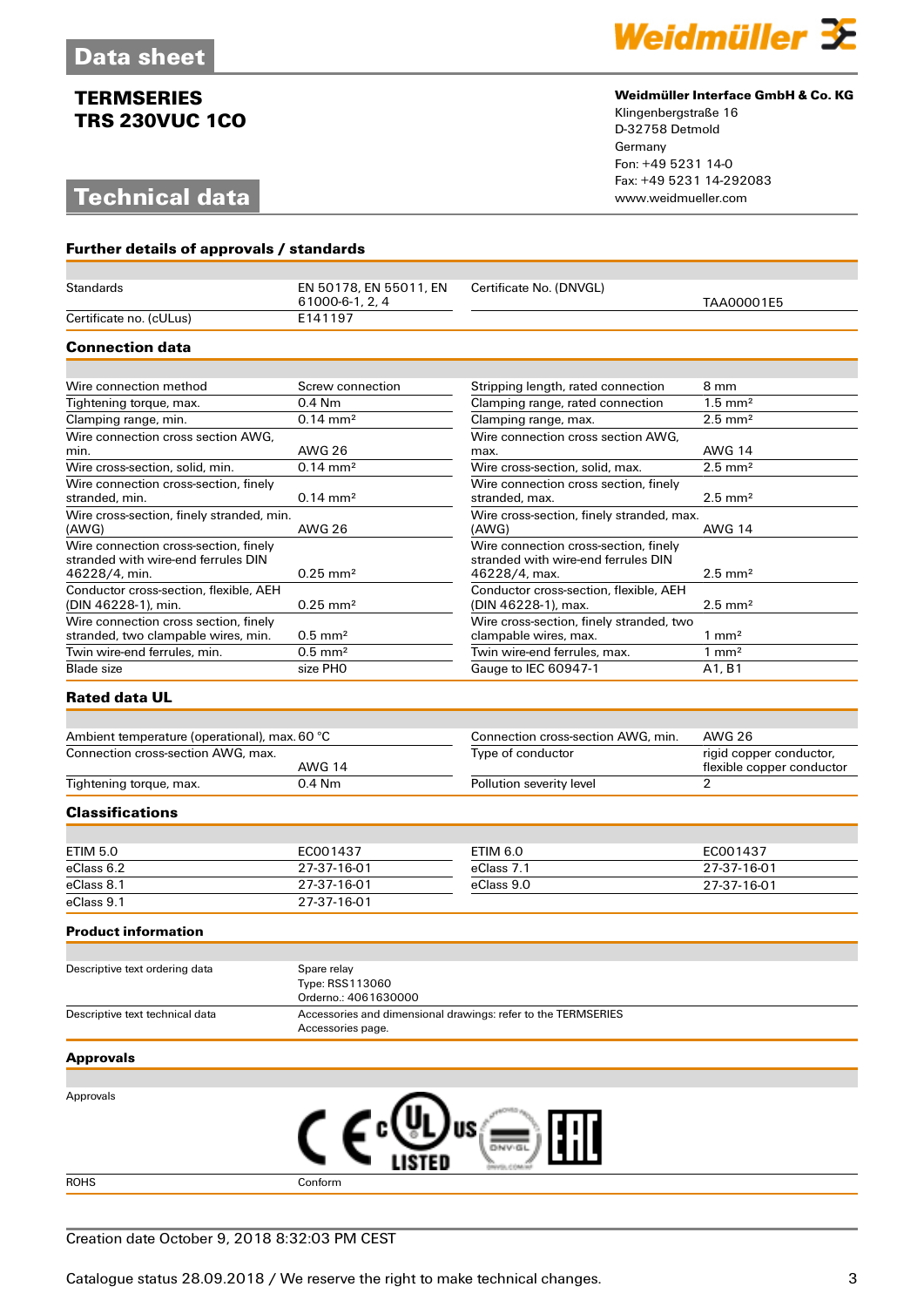# **Technical data**

## **Downloads**

| Weidmüller 32 |  |  |
|---------------|--|--|
|               |  |  |

## **Weidmüller Interface GmbH & Co. KG**

Klingenbergstraße 16 D-32758 Detmold Germany Fon: +49 5231 14-0 Fax: +49 5231 14-292083

| Approval/Certificate/Document of |                               |
|----------------------------------|-------------------------------|
| Conformity                       | DE PA5600 160229 001.pdf      |
| Brochure/Catalogue               | CAT 4.2 ELECTR 18/19 EN       |
| <b>Engineering Data</b>          | EPLAN, WSCAD, Zuken E3.S      |
| <b>Engineering Data</b>          | <b>STEP</b>                   |
| User Documentation               | <b>Operating Instructions</b> |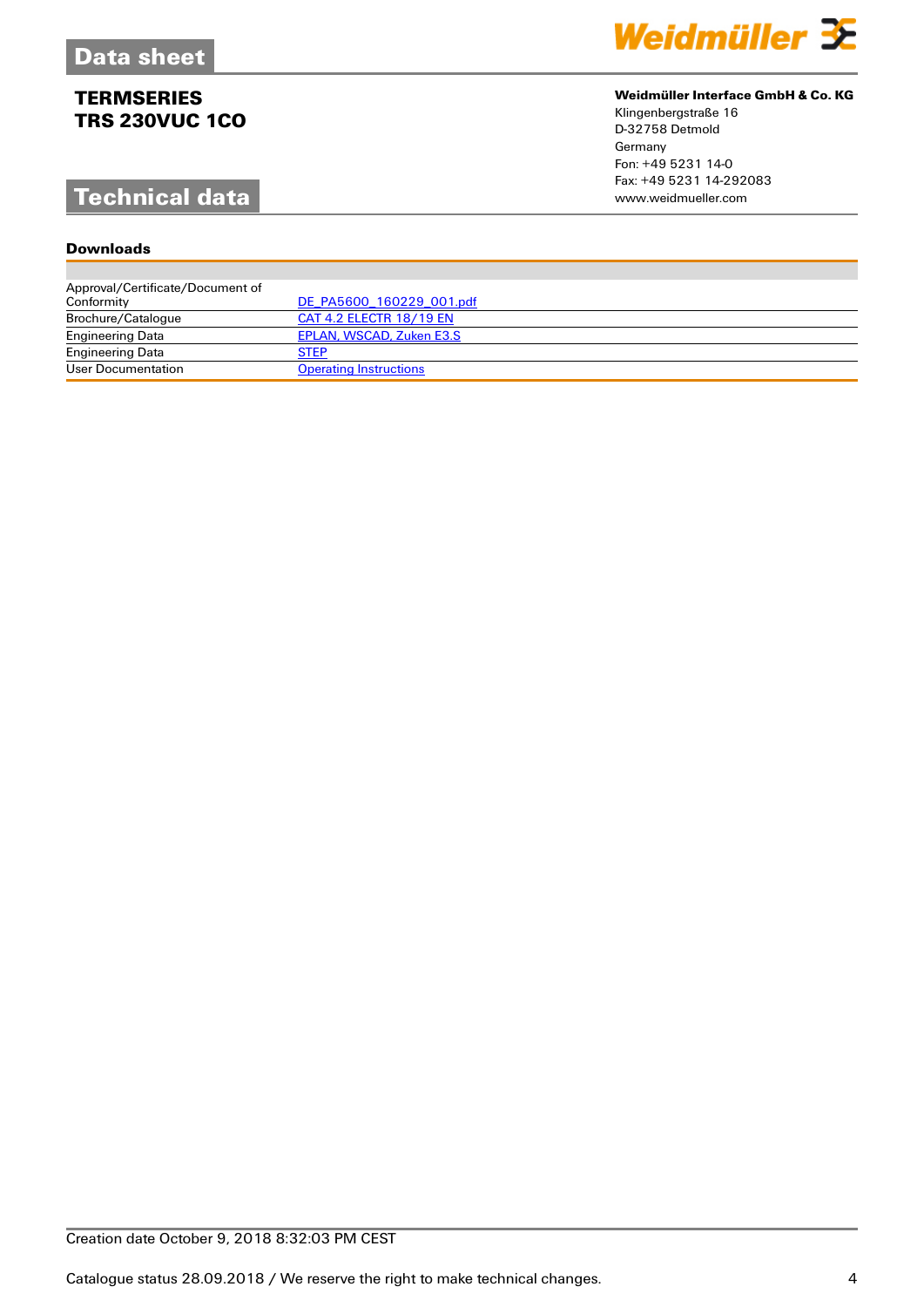# **Drawings**



## **Weidmüller Interface GmbH & Co. KG**

Klingenbergstraße 16 D-32758 Detmold Germany Fon: +49 5231 14-0 Fax: +49 5231 14-292083